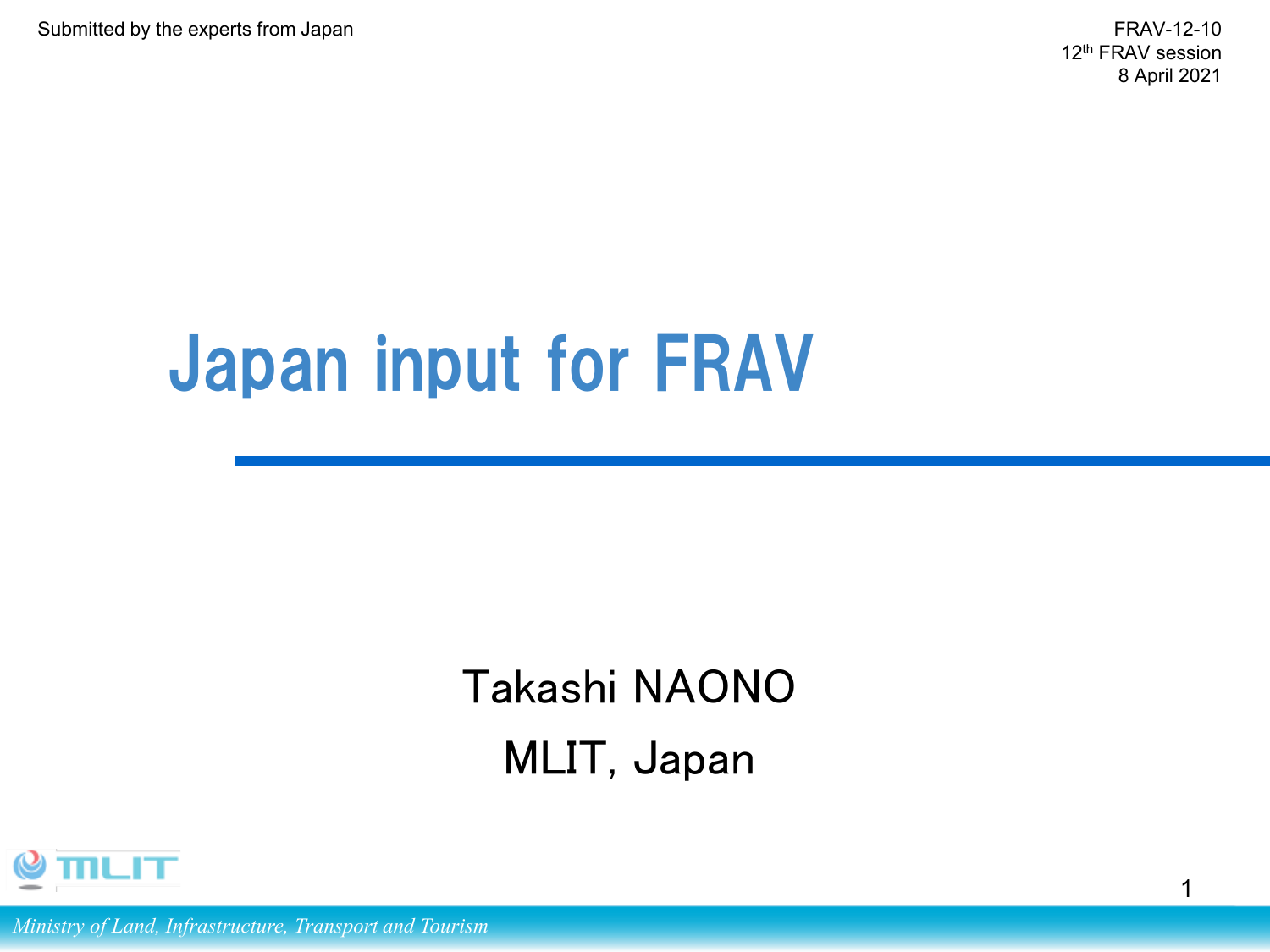

# **[Question]**

What are the functions required to operate vehicle in traffic (DDT)?

# **[Comments from Japan]**

Japan considers that the minimum requirement for ADS safety is to drive as safely as a competent and careful human driver. (i.e. "Unreasonable ADS-specific risks" in FRAV concept\* include "accidents that are caused by ADS which would not occur if competent and careful human driver would operate the vehicle".) \*Agreed FRAV concept : "ADS performance should be consistent with safe human driving behaviors while avoiding recognition, decision, and performance errors and the introduction of unreasonable ADS-specific risks."

#### **[Reference]**

FRAV-07-07-Rev.1 (procedure for discussing ADS level of safety) FRAV-07-10 (Competent and careful human driver model)

# **[Question]**

Who are the "users" across the different levels of automation and ADS configurations?

Who are the "road users" ADS would interact with?

# **[Comments from Japan]**

The definition of terms should be aligned with existing documents (e.g. ISO, SAE).